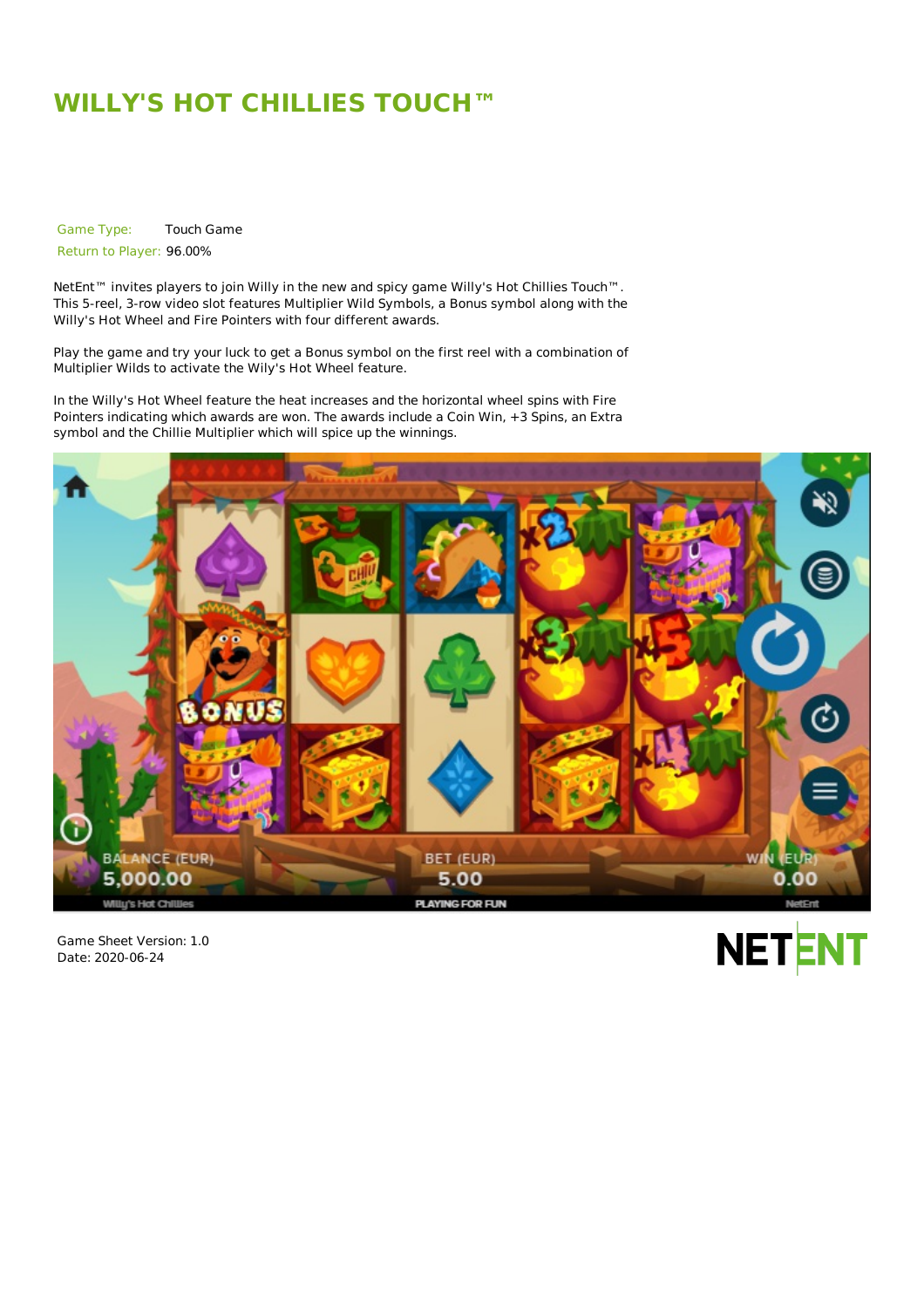## **ABOUT WILLY'S HOT CHILLIES TOUCH™**

| <b>GENERAL INFORMATION</b>                                                 |                                                                                                                                                                                                                                                                                                                                                                                                                                                                                                                    |  |
|----------------------------------------------------------------------------|--------------------------------------------------------------------------------------------------------------------------------------------------------------------------------------------------------------------------------------------------------------------------------------------------------------------------------------------------------------------------------------------------------------------------------------------------------------------------------------------------------------------|--|
| Game Type                                                                  | Touch Game                                                                                                                                                                                                                                                                                                                                                                                                                                                                                                         |  |
| Reel Type                                                                  | <b>Spinning Reels</b>                                                                                                                                                                                                                                                                                                                                                                                                                                                                                              |  |
| Reels, Lines                                                               | 5 reels, 3 rows, 20 bet lines (fixed)                                                                                                                                                                                                                                                                                                                                                                                                                                                                              |  |
| Default Bet Levels                                                         | $1 - 10$                                                                                                                                                                                                                                                                                                                                                                                                                                                                                                           |  |
| Default Coin Values (€)                                                    | 0.01, 0.02, 0.05, 0.1, 0.2, 0.5, 1, 2                                                                                                                                                                                                                                                                                                                                                                                                                                                                              |  |
| Default Min / Max Bet $(\epsilon)$                                         | 0.2 / 400                                                                                                                                                                                                                                                                                                                                                                                                                                                                                                          |  |
| Minimum Free Round Values (Please check<br>your current free round values) | Bet level 1, 20 bet lines, €0.01 coin value (cost €0.2)                                                                                                                                                                                                                                                                                                                                                                                                                                                            |  |
| <b>GAME FEATURES</b>                                                       |                                                                                                                                                                                                                                                                                                                                                                                                                                                                                                                    |  |
|                                                                            | • Willy's Hot Wheel<br>· Multiplier Wilds<br>• Chillie Multiplier<br>• Fire Pointers<br>• Extra symbol<br>• +3 Spins symbol                                                                                                                                                                                                                                                                                                                                                                                        |  |
| <b>PAYOUT</b>                                                              |                                                                                                                                                                                                                                                                                                                                                                                                                                                                                                                    |  |
| Return to Player                                                           | 96.00%                                                                                                                                                                                                                                                                                                                                                                                                                                                                                                             |  |
| <b>Hit Frequency</b>                                                       | 20.80%                                                                                                                                                                                                                                                                                                                                                                                                                                                                                                             |  |
| <b>RESPONSIBLE GAMING</b>                                                  |                                                                                                                                                                                                                                                                                                                                                                                                                                                                                                                    |  |
| <b>Player Limits</b>                                                       | • Player and casino operator can set the following play limits: Bet & loss per session,<br>day, week or month. Block all play for a specified period of time. Restrict session play<br>length in minutes.<br>• Playing for real is restricted by player account funds (i.e. cannot play for credit).<br>$\bullet$ (Italy jurisdiction only) Player can initially have a maximum of 1.000 $\epsilon$ in the wallet.<br>Since each game is a user session, the player's wallet may exceed this limit during<br>play. |  |
| Other                                                                      | • Play for Fun<br>• Variable coin values<br>• Variable bet levels<br>$\bullet$ G4 mode                                                                                                                                                                                                                                                                                                                                                                                                                             |  |
| <b>TECHNICAL INFORMATION</b>                                               |                                                                                                                                                                                                                                                                                                                                                                                                                                                                                                                    |  |
| Game ID                                                                    | willyshotchillies_mobile_html (basic wallet)<br>willyshotchillies mobile html sw (seamless wallet)                                                                                                                                                                                                                                                                                                                                                                                                                 |  |
| <b>Compatible Operating Systems</b>                                        | iOS<br>Android                                                                                                                                                                                                                                                                                                                                                                                                                                                                                                     |  |
| <b>Display Resolution</b>                                                  | 960 x 600                                                                                                                                                                                                                                                                                                                                                                                                                                                                                                          |  |
| <b>Aspect Ratio</b>                                                        | 16:10                                                                                                                                                                                                                                                                                                                                                                                                                                                                                                              |  |
| Technology                                                                 | HTML5                                                                                                                                                                                                                                                                                                                                                                                                                                                                                                              |  |
| Deployment                                                                 | Refer to CasinoModule Help for information about launching CasinoModule games.                                                                                                                                                                                                                                                                                                                                                                                                                                     |  |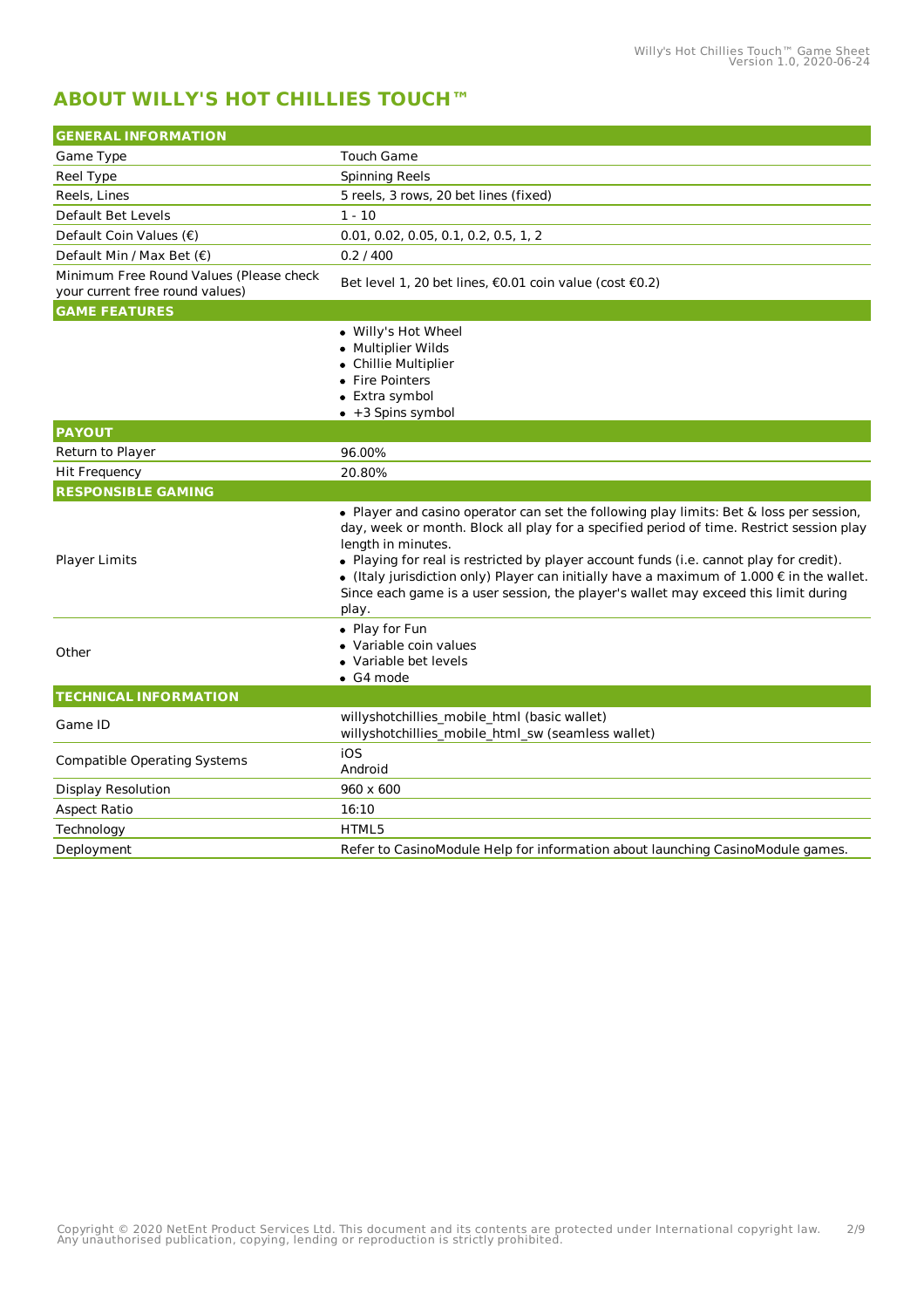## **GAME DESIGN**



Multiplier Wild symbols



Willy's Hot Wheel

#### **Multiplier Wild Symbols**

Stacks of Multiplier Wild symbols can expand to cover the entire reel. The Multiplier Wild symbols can substitute for all symbols except for a Bonus symbol.

#### **Willy's Hot Wheel and Fire Pointers**

A Bonus symbol landing on reel 1 and one or more stacks of Multiplier Wild Symbols covering the entire reel 2, 3, 4 or 5 activates the Willy's Hot Wheel. The reels which are covered with Multiplier Wild symbols transform into Fire Pointers and each Fire Pointer can land on any of the awards displayed on Willy's Hot Wheel. Coin Win, +3 Spins symbol, Extra symbol or Chillie Multiplier symbol.

#### **Bonus Symbol**

A Bonus symbol landing on reel 1 in combination with one or more stacks of Multiplier Wild symbols covering the entire reel or reels activates the Willy's Hot Wheel feature.

Bonus symbol



Fire Pointer

#### **Fire Pointers**

The Fire Pointer can land on either a Coin WIn, +3 spins, the Extra symbol or the Chillie Multiplier and it displays the amount of spins that are left on the Fire Pointer.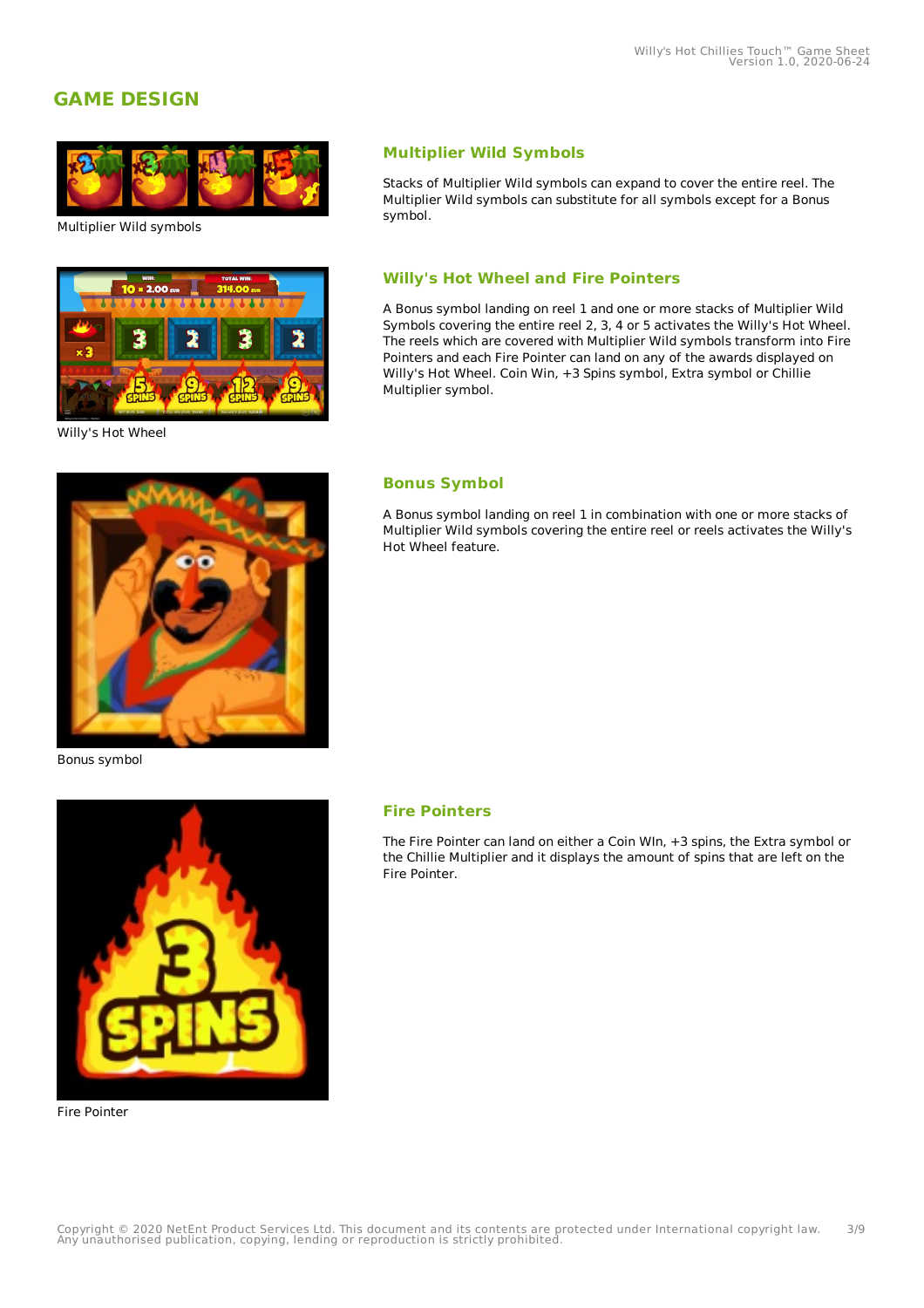

+3 Spins



#### **+3 Spins symbol**

Adds 3 Willy's Hot Wheel spins to the Fire Pointer that landed on this symbol.

#### **Extra symbol**

Turns one of the reels into a Fire Pointer with the same amount of spins as on the Fire Pointer that landed on this symbol. If all reels are Fire Pointers, the Extra symbol adds 3 Willy's Hot Wheel spins to the Fire Pointer that landed on this symbol.

Extra symbol



Chillie Multiplier

#### **Chillie Multiplier symbol**

Every time a Chillie Multiplier appears on the Willy's Hot Wheel, the Chillie Multiplier value is increased by 1 till the end of the Willy's Hot Wheel feature.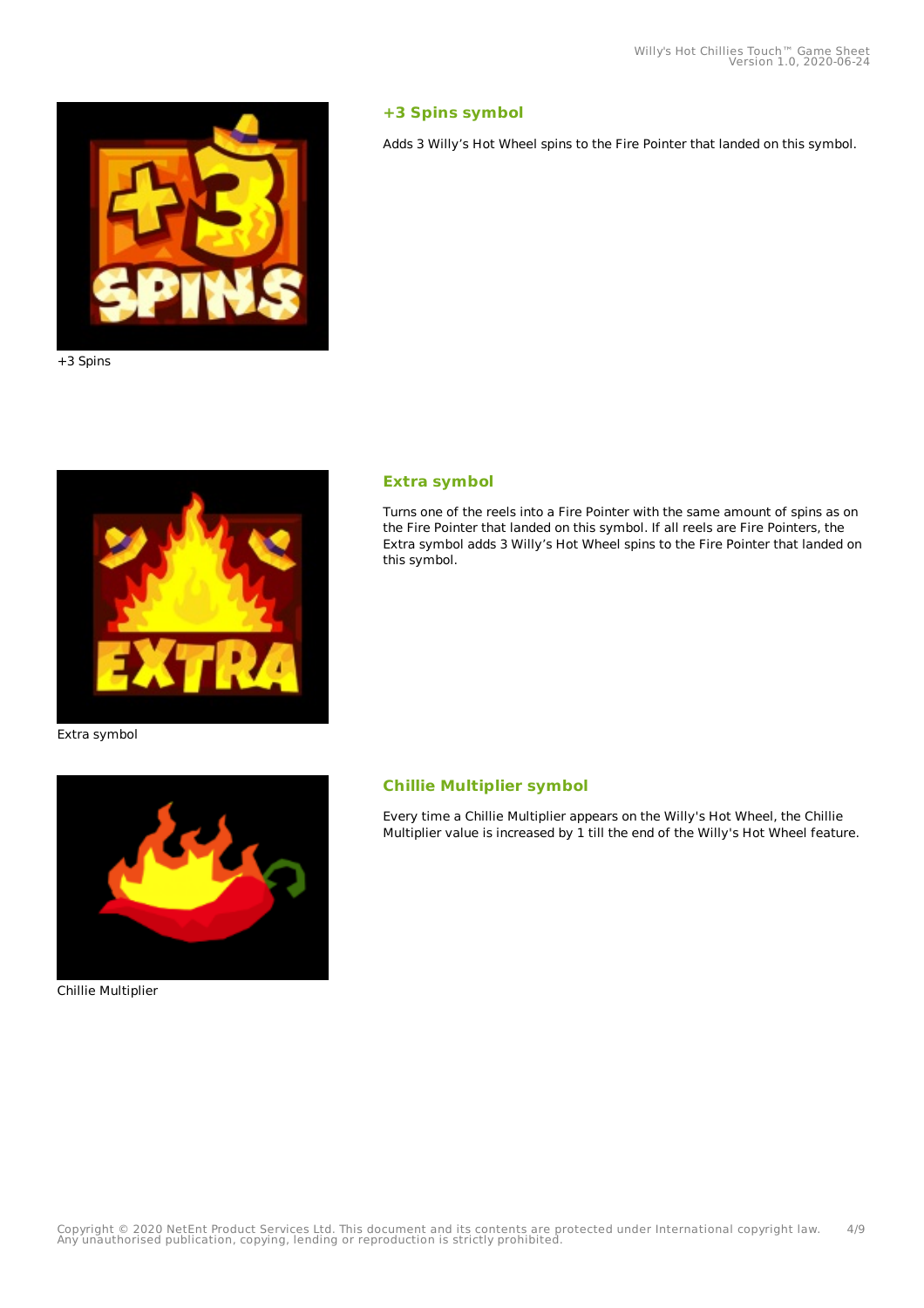## **PAYOUT**

#### **Payout Summary**

#### **GAME RETURN TO PLAYER (RTP)**

- Total: 96.00%
- Main Game: 64.83%
- Willy's Hot Wheel: 31.16%
- Stack of Wild symbols: 54.43%

#### **HIT FREQUENCY**

- Total: 20.79%
- Willy's Hot Wheel: 0.6993% (1 in 143)
- Stack of Wild symbols: 29.00% (1 in 3)

#### **WIN INFORMATION**

| <b>OCCURS</b>                               |           | IN 1 MILLION GAME ROUNDS, WILL OCCUR APPROXIMATELY   CORRESPONDING CASH VALUE AT DEFAULT MAXIMUM BETSIZE (€ 400) |
|---------------------------------------------|-----------|------------------------------------------------------------------------------------------------------------------|
| Once every 9,145 spins                      | 110 times | € 100,000                                                                                                        |
| Once every 482,000 spins                    | 2 times   | € 250,000                                                                                                        |
| Once every 151,700,000 spins                | <1 times  | € 500,000                                                                                                        |
|                                             |           | € 1.000.000                                                                                                      |
| Once every 0 spins                          | 0 times   | € 2.000.000                                                                                                      |
| 12.500 times bet or more Once every 0 spins | 0 times   | € 5.000.000                                                                                                      |
|                                             |           | Once every 84,400,000,000 spins <1 times                                                                         |

**Note**: Values obtained during a simulation of 337 billion game rounds.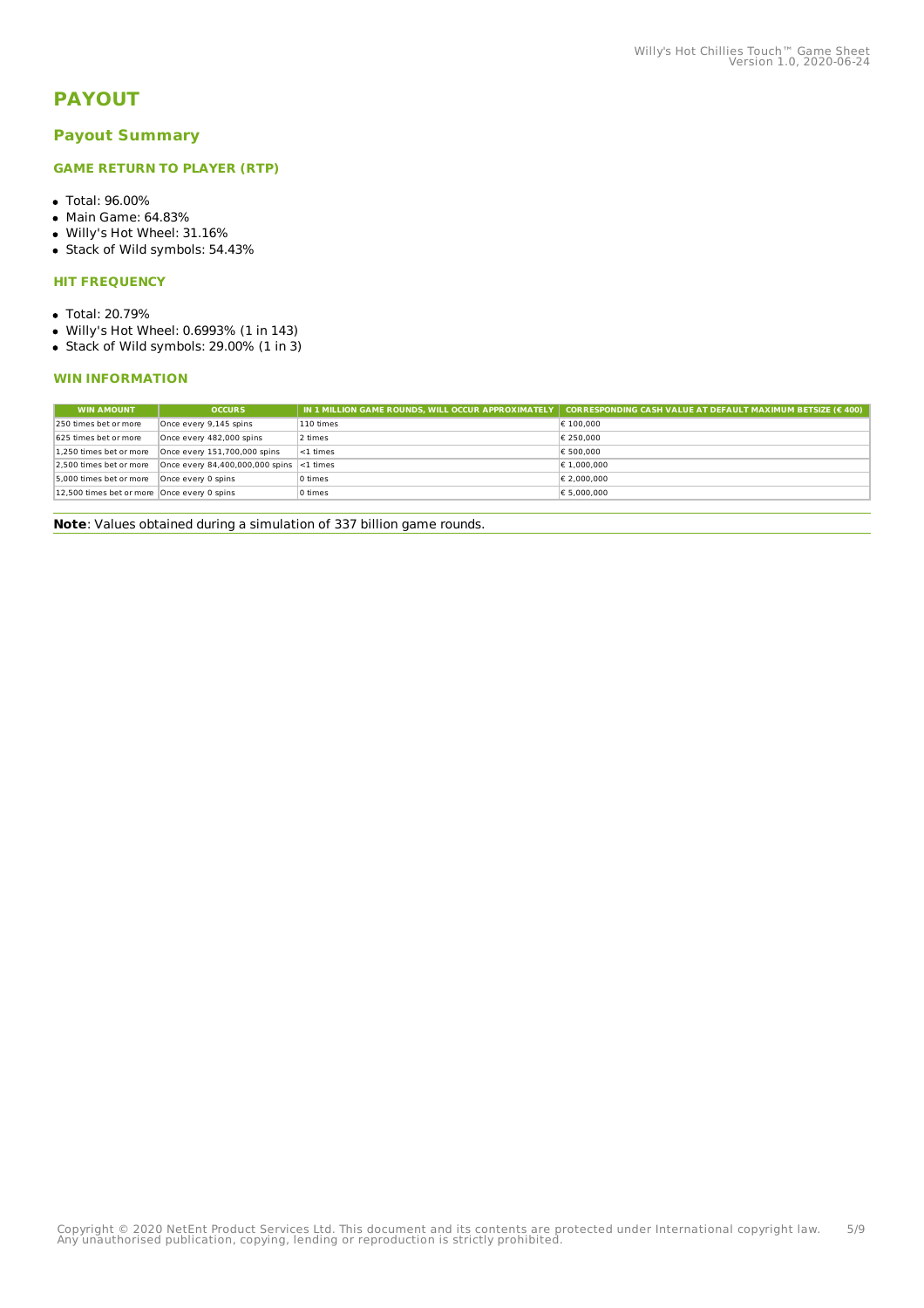### **Paytable**



Symbol payout values, page 2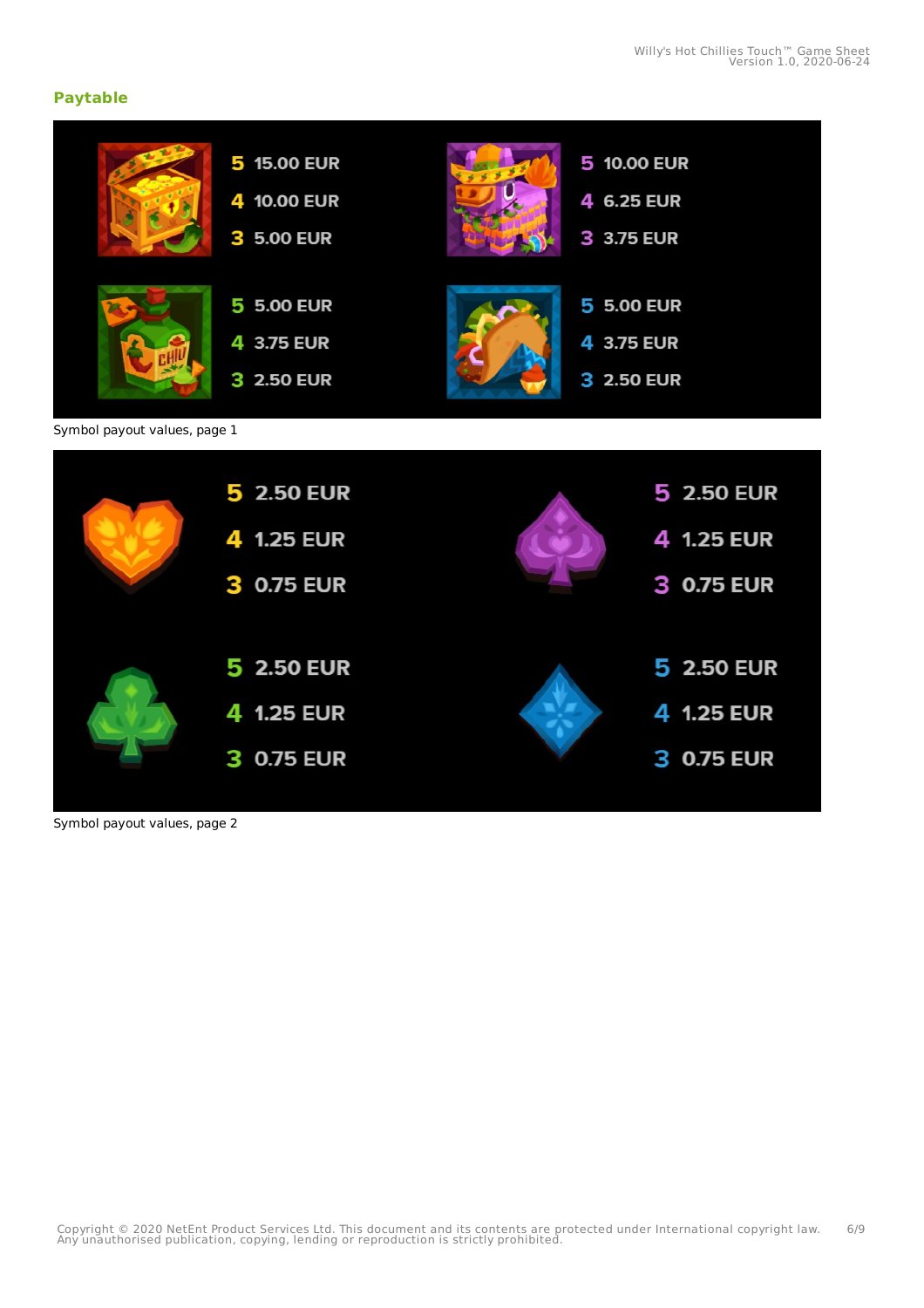## **ADDITIONAL INFORMATION**

#### **Randomisation**

#### **Random Number Generator (RNG)**

The algorithm used for random number generation (RNG) is Fortuna, a cryptographically secure pseudorandom number generator (PRNG) devised by Bruce Schneier and Niels Ferguson. For more information, see the document Random Number Generation.

The Random Number Generator and its implementation has been tested and approved/certified for randomness according to prevailing industry standards by an accredited, independent, 3rd party test facility.

#### **Malfunction Management**

If a player attempts to access a game using an invalidated session, (for example, due to inactivity or system restart) an error message is displayed in the game. The player can then log on again and resume game play. The game state is always stored so the player can resume game play exactly where he or she left off.

In case of an HTTP error, network timeout or server error a "technical error" message will be displayed to the player and the game will stay in an "unavailable" state until the player reloads the game at a time when the game becomes available.



If a session times out, a "session timeout" message will be displayed to the player and the game will stay in an "unavailable" state until the player reloads the game.

# **Session Time Out**

Your session has timed out. Restart the game.

In case of an "out of money" event, an "out of money" message will be displayed to the player and the game will stay in an "unavailable" state until the player reloads the game.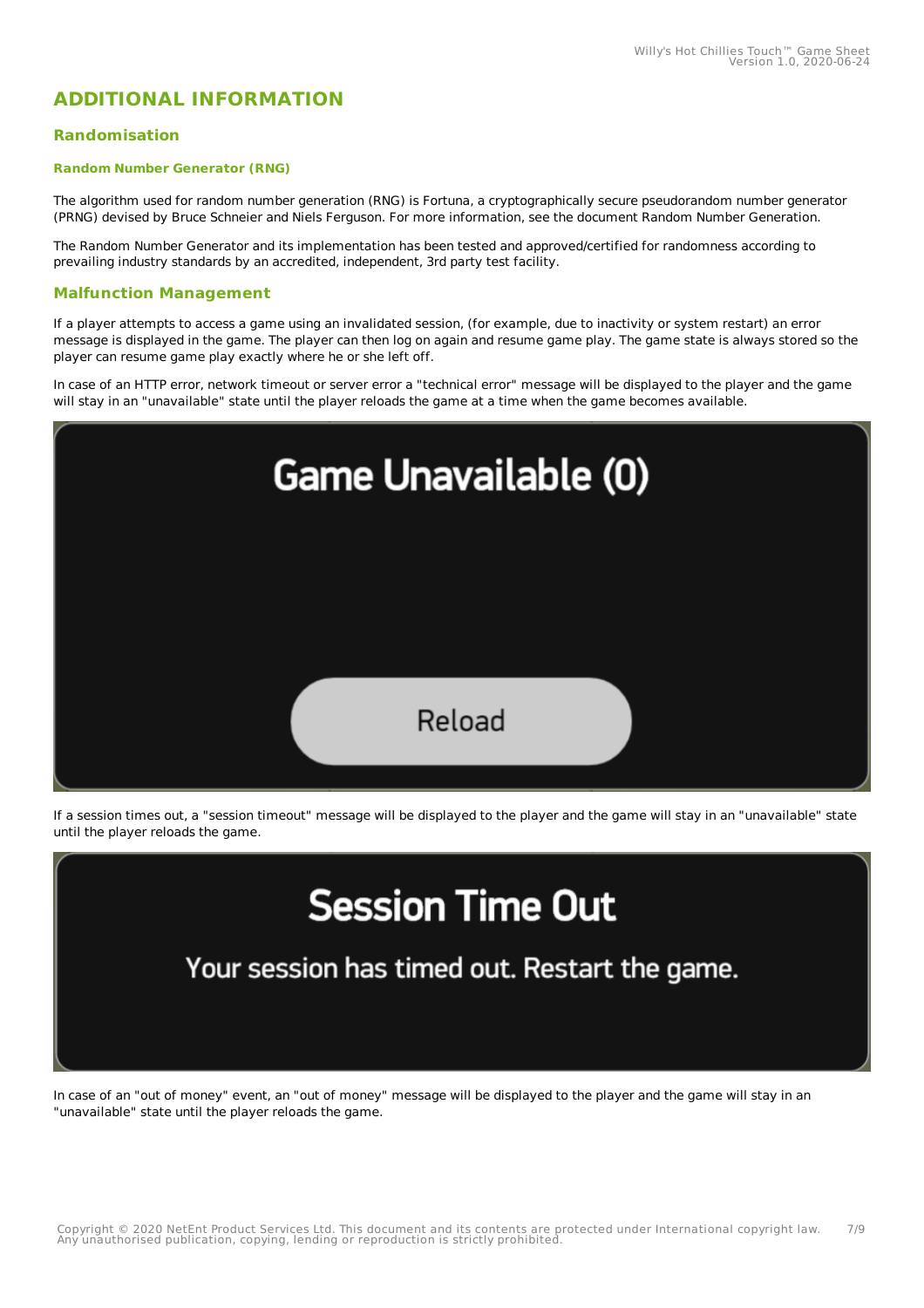

(Italy jurisdiction only) Further information on management of malfunctions is also described in section 3.2.1 of the Gaming Platform (Progetto Della Piattaforma Di Gioco) document. This document provides details on how a player is informed of balance return payments and the technical process.

Information regarding session timeouts and malfunctions is provided to the player via the game rules. Specifically, the player is informed that "In the event of malfunction of the gaming hardware/software, all affected game bets and payouts are rendered void and all affected bets refunded."

#### **Information to the Player**

Players receive a response required message every hour of continuous play: They cannot continue playing unless they respond to the message which provides them with details about the amount bet and won so far during game play.

Players also have access to their game session history and game rules from within the game at all times.

#### **Game Simulation**

A demo version of the game is available at http://www.netent.com/games/